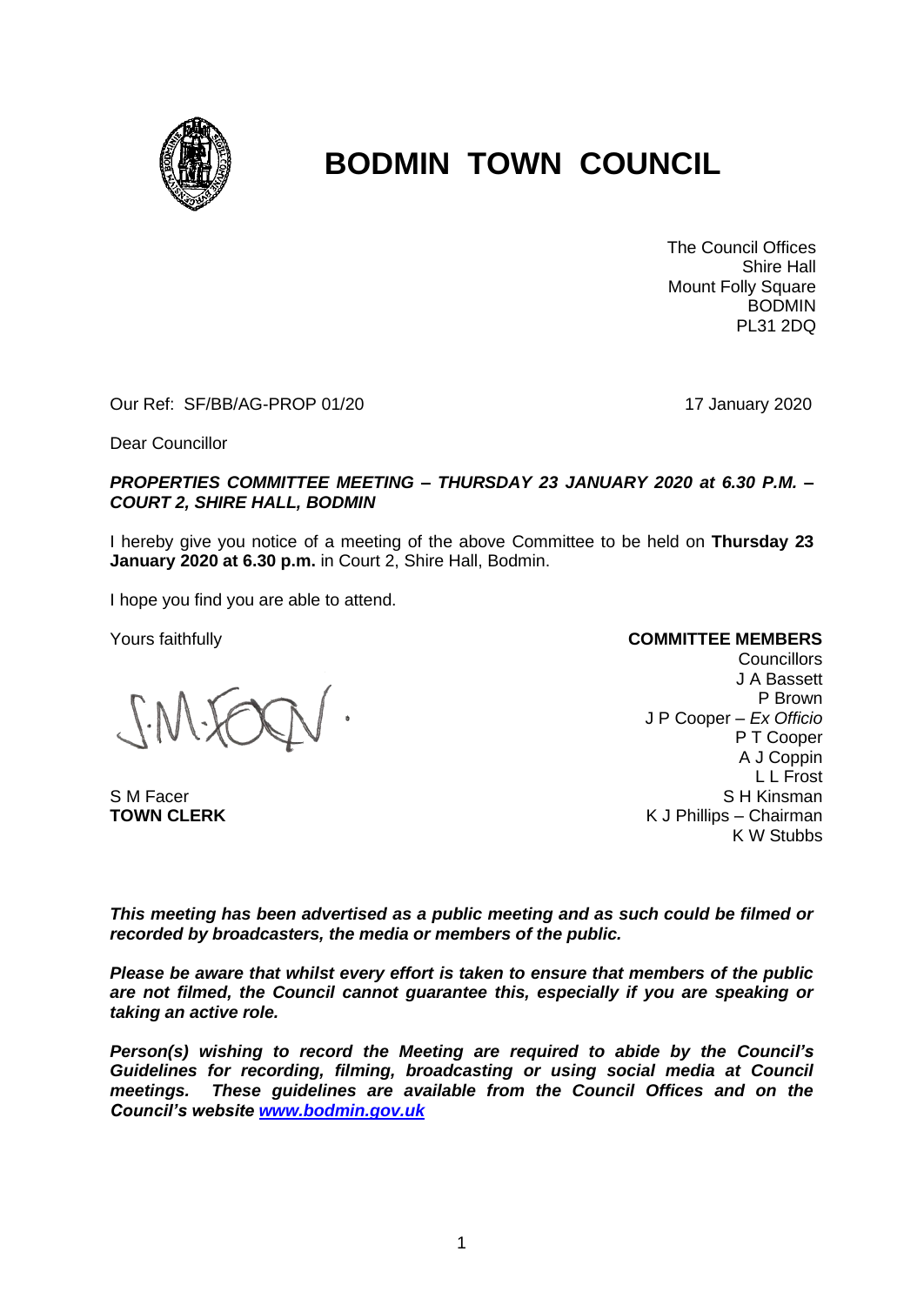## **A G E N D A**

## 1. **CHAIRMAN'S ANNOUNCEMENTS AND APOLOGIES**

- 2. Declarations of Interest Members to declare interests in respect of any item on the agenda;
- 3. **PUBLIC REPRESENTATION SESSION – An opportunity for local residents to make representations or ask questions relating to items on this agenda**. (Note: a maximum of 15 minutes will be allocated for this session and there will be a time constraint of 5 minutes per speaker);
- 4. To consider and, if approved, adopt the Minutes of the Properties Committee Meeting held on 28 November 2019 (copy enclosed);
- 5. Update on the current status of key Council projects (copy report to follow), to include:
	- a) Skate Park;
	- b) Fair Park Toilets;
	- c) Site for new cemetery;
	- d) Machinery Shed;
- 6. Cemetery database POSM to update;
- 7. Shire Hall roof woodworm infestation POSM to update;
- 8. Clock tower repair works POSM to update;
- 9. Priory Park Pond lights update on repair works and to consider and, if appropriate, approve any necessary expenditure – POSM to report;
- 10. Canyke Meadows to consider proposal from Barratt Homes to acquire green space (copy report to follow);
- 11. Proposed habitat work at Priory Park POSM to report (copy enclosed);
- 12. Shire Hall roof safety training item referred from FS&PM Committee meeting (Budgets) held on 2 January 2020 (minute ref FSPM/2020/004 refers);
- 13. Following approval of the recommendation from the Shire House Complex Advisory Committee (minute ref SHA2/2019/063 refers) at the Full Council meeting held on 16 January 2020, to note that Shire Hall alteration works will be absorbed into the Committee remit;
- 14. Risk Management Update (copy enclosed);

### 15. **ITEMS CONTAINING EXEMPT INFORMATION**

To consider passing the following Resolution in respect of the items listed below:

'That the press and public be excluded from the Meeting in accordance with Section 1 of the Public Bodies (Admission to Meetings) Act 1960, for the following items of business on the grounds that they involve the likely disclosure of confidential and exempt information.'